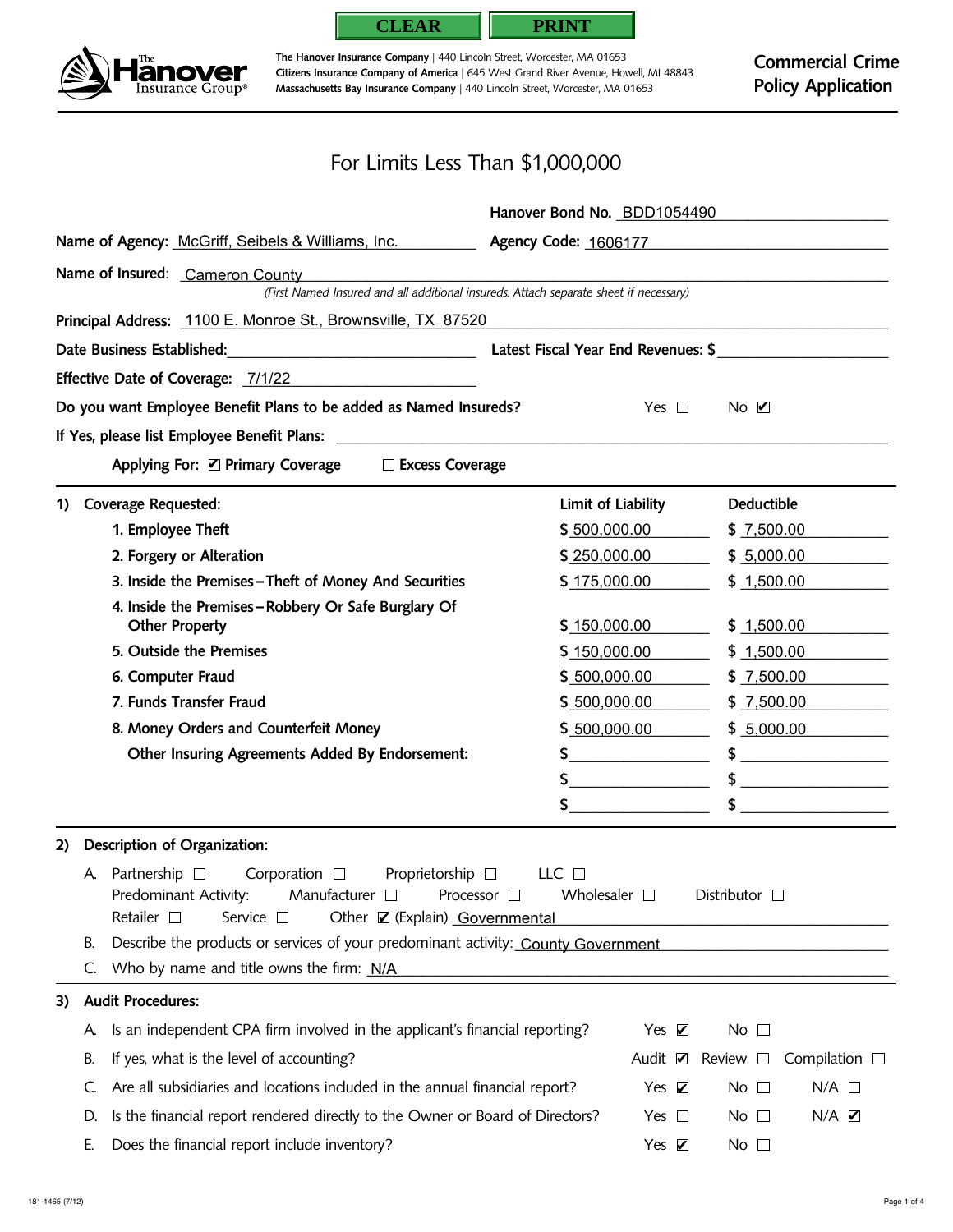|          | E.                                                                                   | Is there an internal audit by an Internal Audit Department under the control                                                                    |                                                                                                                                                                                                                                    |                                                                 |                            |                    |                             |                      |  |
|----------|--------------------------------------------------------------------------------------|-------------------------------------------------------------------------------------------------------------------------------------------------|------------------------------------------------------------------------------------------------------------------------------------------------------------------------------------------------------------------------------------|-----------------------------------------------------------------|----------------------------|--------------------|-----------------------------|----------------------|--|
|          | of an employee who is a public accountant or equivalent?                             |                                                                                                                                                 |                                                                                                                                                                                                                                    |                                                                 |                            | Yes $\nabla$       | No $\square$                |                      |  |
|          |                                                                                      | If yes, to whom are the reports rendered? Governing Body and Independent Auditors                                                               |                                                                                                                                                                                                                                    |                                                                 |                            |                    |                             |                      |  |
|          |                                                                                      | G. Are internal audits conducted on a regular and surprise basis and do they<br>cover all locations?<br>Yes $\blacksquare$                      |                                                                                                                                                                                                                                    |                                                                 |                            |                    | No $\square$                | $N/A$ $\square$      |  |
|          |                                                                                      |                                                                                                                                                 | H. Are bank accounts reconciled at least monthly?                                                                                                                                                                                  |                                                                 |                            | Yes $\blacksquare$ | No $\square$                |                      |  |
|          | Can the person who reconciles bank accounts also:<br>I.                              |                                                                                                                                                 |                                                                                                                                                                                                                                    |                                                                 |                            |                    |                             |                      |  |
|          |                                                                                      | Sign Checks?                                                                                                                                    |                                                                                                                                                                                                                                    |                                                                 |                            | Yes $\Box$         | $No$ $\blacksquare$         |                      |  |
|          | Have Access to Check-Signing Machines or Signature Plates?                           |                                                                                                                                                 |                                                                                                                                                                                                                                    |                                                                 |                            | Yes $\Box$         | NoZ                         |                      |  |
|          |                                                                                      | <b>Accept Deposits?</b>                                                                                                                         |                                                                                                                                                                                                                                    |                                                                 |                            | Yes $\square$      | NoZ                         |                      |  |
|          |                                                                                      | Prepare Bank Deposits?                                                                                                                          |                                                                                                                                                                                                                                    |                                                                 |                            | Yes $\square$      | $No$ $Z$                    |                      |  |
|          | J.                                                                                   |                                                                                                                                                 | Is countersignature required on checks?                                                                                                                                                                                            |                                                                 |                            | Yes $\nabla$       | No $\square$                |                      |  |
|          |                                                                                      |                                                                                                                                                 | If "Yes", are <i>all</i> checks countersigned?                                                                                                                                                                                     |                                                                 |                            | Yes $\nabla$       | No $\square$                |                      |  |
|          |                                                                                      |                                                                                                                                                 | If "No", over what dollar value is countersignature required?                                                                                                                                                                      |                                                                 | \$                         |                    |                             |                      |  |
|          | К.                                                                                   |                                                                                                                                                 | Are all financial systems structured so that no one individual can control                                                                                                                                                         |                                                                 |                            |                    |                             |                      |  |
|          |                                                                                      |                                                                                                                                                 | a transaction from beginning to end (segregation of duties)?                                                                                                                                                                       |                                                                 |                            | Yes $\nabla$       | No $\square$                |                      |  |
|          |                                                                                      | <b>Current Crime Insurance Program:</b>                                                                                                         |                                                                                                                                                                                                                                    | Check if none. $\square$                                        |                            |                    |                             |                      |  |
| 4)       |                                                                                      |                                                                                                                                                 |                                                                                                                                                                                                                                    |                                                                 |                            |                    | Deductible                  |                      |  |
|          |                                                                                      | <b>Insurance Carrier:</b>                                                                                                                       | (Primary or Excess):                                                                                                                                                                                                               | Policy Period:                                                  | Limit of Insurance:        |                    | or Underlying:              | Expiring<br>Premium: |  |
|          |                                                                                      | <b>Hanover</b>                                                                                                                                  | Primary                                                                                                                                                                                                                            | 7/1/19                                                          | \$500,000.00               |                    | \$7,500.00                  | \$8,245.00           |  |
|          |                                                                                      |                                                                                                                                                 | Do you presently have any crime coverage in effect on a Commercial                                                                                                                                                                 |                                                                 |                            |                    |                             |                      |  |
|          |                                                                                      | Package Policy or Business Owners' Policy?                                                                                                      |                                                                                                                                                                                                                                    |                                                                 |                            | Yes $\square$      | NoZ                         |                      |  |
|          |                                                                                      | If yes, please provide:                                                                                                                         |                                                                                                                                                                                                                                    |                                                                 |                            |                    |                             |                      |  |
|          | Limit of Insurance:<br><b>Insurance Carrier:</b><br>Policy Number:<br>Policy Period: |                                                                                                                                                 |                                                                                                                                                                                                                                    |                                                                 |                            |                    | Deductible:                 |                      |  |
|          | \$                                                                                   |                                                                                                                                                 |                                                                                                                                                                                                                                    |                                                                 |                            |                    | \$                          |                      |  |
|          |                                                                                      |                                                                                                                                                 |                                                                                                                                                                                                                                    |                                                                 |                            |                    |                             |                      |  |
|          |                                                                                      | Has any similar insurance been declined or cancelled during the past three years?<br>Yes $\Box$<br>$No$ $\mathbf{Z}$<br>If yes, please explain: |                                                                                                                                                                                                                                    |                                                                 |                            |                    |                             |                      |  |
|          |                                                                                      |                                                                                                                                                 |                                                                                                                                                                                                                                    |                                                                 |                            |                    |                             |                      |  |
| 5)       |                                                                                      | Loss Experience (during the last 3 years)<br>Check if none. $\square$                                                                           |                                                                                                                                                                                                                                    |                                                                 |                            |                    |                             |                      |  |
|          | Description of Loss:                                                                 |                                                                                                                                                 |                                                                                                                                                                                                                                    |                                                                 |                            |                    |                             |                      |  |
|          |                                                                                      |                                                                                                                                                 | Date:                                                                                                                                                                                                                              | Amount of Loss:                                                 | <b>Insurance Recovery:</b> |                    | Corrective Action Taken:    |                      |  |
|          |                                                                                      |                                                                                                                                                 |                                                                                                                                                                                                                                    |                                                                 |                            |                    |                             |                      |  |
|          |                                                                                      | Employee Theft                                                                                                                                  | 8/28/17                                                                                                                                                                                                                            | \$0.00<br>(Attach separate sheet with explanation if necessary) | \$0.00                     |                    |                             |                      |  |
|          |                                                                                      |                                                                                                                                                 |                                                                                                                                                                                                                                    |                                                                 |                            |                    |                             |                      |  |
|          |                                                                                      | <b>Classification of Employees:</b>                                                                                                             |                                                                                                                                                                                                                                    |                                                                 |                            |                    |                             |                      |  |
|          |                                                                                      |                                                                                                                                                 | Total Number of Employees: 1720 Number of Officers: 2010 2010                                                                                                                                                                      |                                                                 |                            |                    |                             |                      |  |
|          |                                                                                      |                                                                                                                                                 | Number of Employees who handle, have custody of, or maintain records of money, securities or other property:                                                                                                                       |                                                                 |                            |                    |                             |                      |  |
|          |                                                                                      |                                                                                                                                                 | For Non-Profits: Number of Non-Compensated Officers, Board Members and the like requiring coverage:                                                                                                                                |                                                                 |                            |                    |                             |                      |  |
|          |                                                                                      |                                                                                                                                                 | List titles: <u>Alexander Communication</u> Control of the Communication of the Communication of the Communication of the Communication of the Communication of the Communication of the Communication of the Communication of the |                                                                 |                            |                    |                             |                      |  |
|          |                                                                                      | Location Information:                                                                                                                           |                                                                                                                                                                                                                                    |                                                                 |                            |                    |                             |                      |  |
|          |                                                                                      |                                                                                                                                                 |                                                                                                                                                                                                                                    |                                                                 |                            |                    |                             |                      |  |
|          |                                                                                      | Number of Domestic Locations:                                                                                                                   |                                                                                                                                                                                                                                    |                                                                 |                            |                    |                             |                      |  |
|          |                                                                                      |                                                                                                                                                 | Manufacturing 0 Warehouse 0 Distribution Centers 0 Retail 0 Other 97                                                                                                                                                               |                                                                 |                            |                    |                             |                      |  |
|          |                                                                                      | Foreign Locations:                                                                                                                              |                                                                                                                                                                                                                                    |                                                                 |                            |                    |                             |                      |  |
| 6)<br>7) |                                                                                      | Country                                                                                                                                         | <b>Type of Operation</b>                                                                                                                                                                                                           |                                                                 | Number of Employees        |                    | Revenues<br>(If applicable) |                      |  |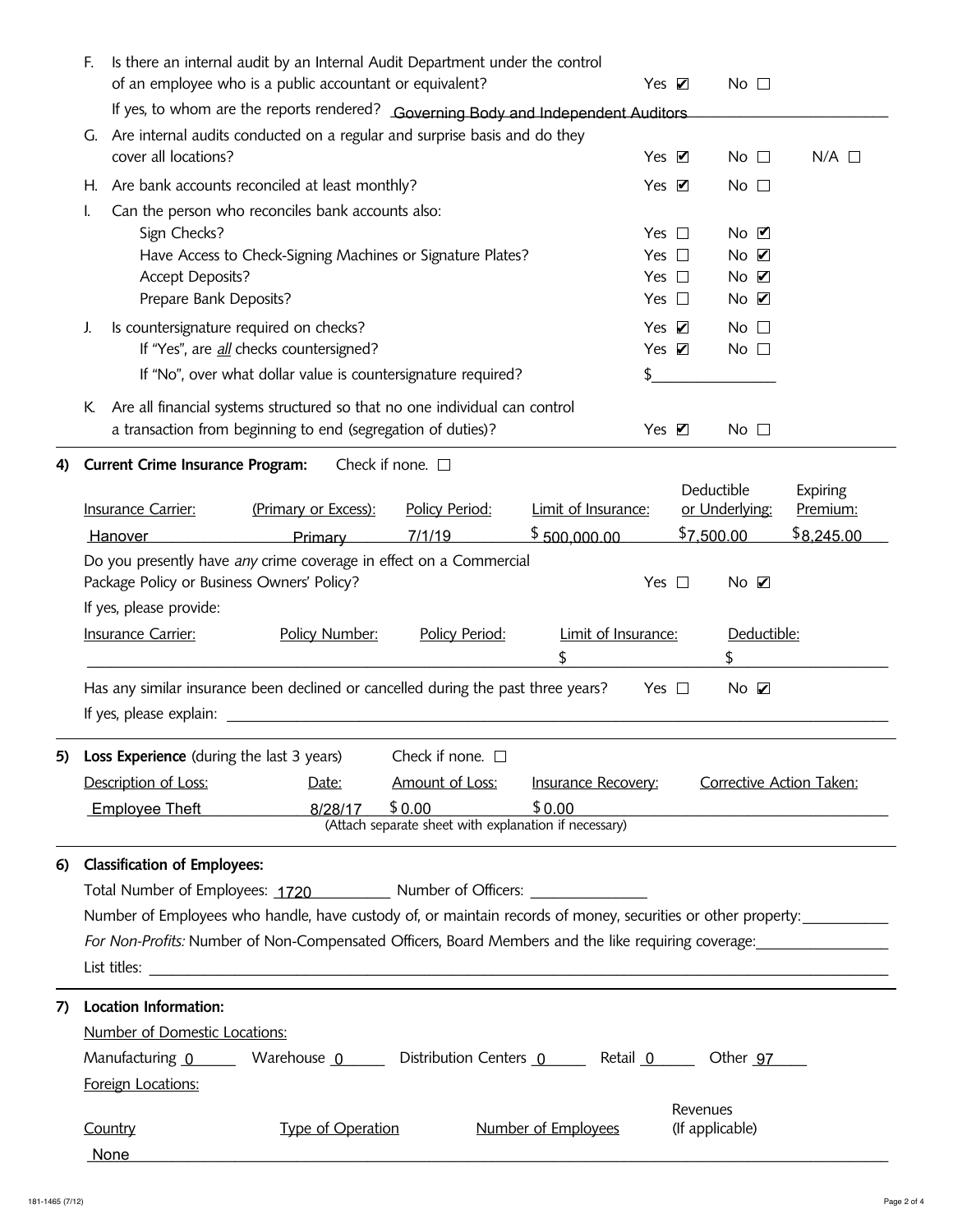## **8) Inside & Outside Premises Coverage Exposure**

A. MAXIMUM EXPOSURE INSIDE THE PREMISES:

| Location                                                                                                                                                 | <b>Cash</b> | Checks and<br>Other Securities |                           | $(yes$ or no)  | Alarm System?<br>(yes or no)           |  |
|----------------------------------------------------------------------------------------------------------------------------------------------------------|-------------|--------------------------------|---------------------------|----------------|----------------------------------------|--|
|                                                                                                                                                          |             |                                |                           |                |                                        |  |
|                                                                                                                                                          |             |                                |                           |                |                                        |  |
|                                                                                                                                                          |             |                                |                           |                |                                        |  |
|                                                                                                                                                          |             |                                |                           |                |                                        |  |
| Do you use an Armored Motor Vehicle Company to transport Money<br>В.<br>or Securities?<br>If NO, PLEASE COMPLETE: MAXIMUM EXPOSURE OUTSIDE THE PREMISES: |             |                                | Yes $\nabla$              | No $\Box$      |                                        |  |
| Location                                                                                                                                                 | Cash        | Checks<br>and Securities       | # of<br><b>Messengers</b> | # of<br>Guards | <b>Safety Satchel</b><br>$(yes$ or no) |  |
|                                                                                                                                                          |             |                                |                           |                |                                        |  |
|                                                                                                                                                          |             |                                |                           |                |                                        |  |
|                                                                                                                                                          |             |                                |                           |                |                                        |  |

It is understood that the first premium upon the Policy applied for, and subsequent premiums thereon, are due at the beginning of each premium period, that the Underwriter is entitled to additional premiums because of any unusual increase in the number of Employees or Premises and that the Applicant agrees to pay all such premiums promptly. The Employees of the Applicant have all, to the best of the Applicant's knowledge and belief, while in the service of the Applicant always performed their respective duties honestly. There has never come to its notice or knowledge any information which in the judgment of the Applicant indicates that any of the said Employees are dishonest. Such knowledge as any officer signing for the Applicant may now have in respect to his own personal acts or conduct unknown to the Applicant, is not imputable to the Applicant.

**NOTICE TO COLORADO APPLICANTS:** IT IS UNLAWFUL TO KNOWINGLY PROVIDE FALSE, INCOMPLETE, OR MISLEADING FACTS OR INFORMATION TO AN INSURANCE COMPANY FOR THE PURPOSE OF DEFRAUDING OR ATTEMPTING TO DEFRAUD THE COMPANY. PENALTIES MAY INCLUDE IMPRISONMENT, FINES, DENIAL OF INSURANCE, AND CIVIL DAMAGES. ANY INSURANCE COMPANY OR AGENT OF AN INSURANCE COMPANY WHO KNOWINGLY PROVIDE FALSE, INCOMPLETE, OR MISLEADING FACTS OR INFORMATION TO A POLICY HOLDER OR CLAIMANT FOR THE PURPOSE OF DEFRAUDING OR ATTEMPTING TO DEFRAUD THE POLICYHOLDER OR CLAIMANT WITH REGARD TO A SETTLEMENT OR AWARD PAYABLE FROM INSURANCE PROCEEDS SHALL BE REPORTED TO THE COLORADO DIVISION OF INSURANCE WITHIN THE DEPARTMENT OF REGULATORY AGENCIES.

**NOTICE TO DISTRICT OF COLUMBIA APPLICANTS:** WARNING: IT IS A CRIME TO PROVIDE FALSE OR MISLEADING INFORMATION TO AN INSURER FOR THE PURPOSE OF DEFRAUDING THE INSURER OR ANY OTHER PERSON. PENALTIES INCLUDE IMPRISONMENT AND/OR FINES. IN ADDITION, AN INSURER MAY DENY INSURANCE BENEFITS, IF FALSE INFORMATION MATERIALLY RELATED TO A CLAIM WAS PROVIDED BY THE APPLICANT.

**NOTICE TO FLORIDA APPLICANTS:** PURSUANT TO s.817.234, FLORIDA STATUTE, ANY PERSON WHO WITH INTENT TO INJURE, DEFRAUD OR DECEIVE AN INSURER OR INSURED, PREPARES, PRESENTS OR CAUSES TO BE PRESENTED A PROOF OF LOSS OR ESTIMATE OF COST OR REPAIR DAMAGED PROPERTY IN SUPPORT OF A CLAIM UNDER AN INSURANCE POLICY KNOWING THAT THE PROOF OF LOSS OR ESTIMATE OF CLAIM OR REPAIRS CONTAIN ANY FALSE, INCOMPLETE OR MISLEADING INFORMATION CONCERNING ANY FACT OR THING MATERIAL TO THE CLAIM COMMITS A FELONY OF THE THIRD DEGREE, PUNISHABLE AS PROVIDED IN s.775.082, s.775.083 OR s.775.084 FLORIDA STATUTES.

**NOTICE TO KENTUCKY APPLICANTS:** ANY PERSON WHO KNOWINGLY, AND WITH INTENT TO DEFRAUD ANY INSURANCE COMPANY OR OTHER PERSON, FILES AN APPLICATION FOR INSURANCE CONTAINING ANY MATERIALLY FALSE INFORMATION OR CONCEALS FOR THE PURPOSE OF MISLEADING, INFORMATION CONCERNING ANY FACT MATERIAL THERETO COMMITS A FRAUDULENT INSURANCE ACT, WHICH IS A CRIME.

**NOTICE TO MAINE APPLICANTS:** IT IS A CRIME TO KNOWINGLY PROVIDE FALSE, INCOMPLETE OR MISLEADING INFORMATION TO AN INSURANCE COMPANY FOR THE PURPOSE OF DEFRAUDING THE COMPANY.